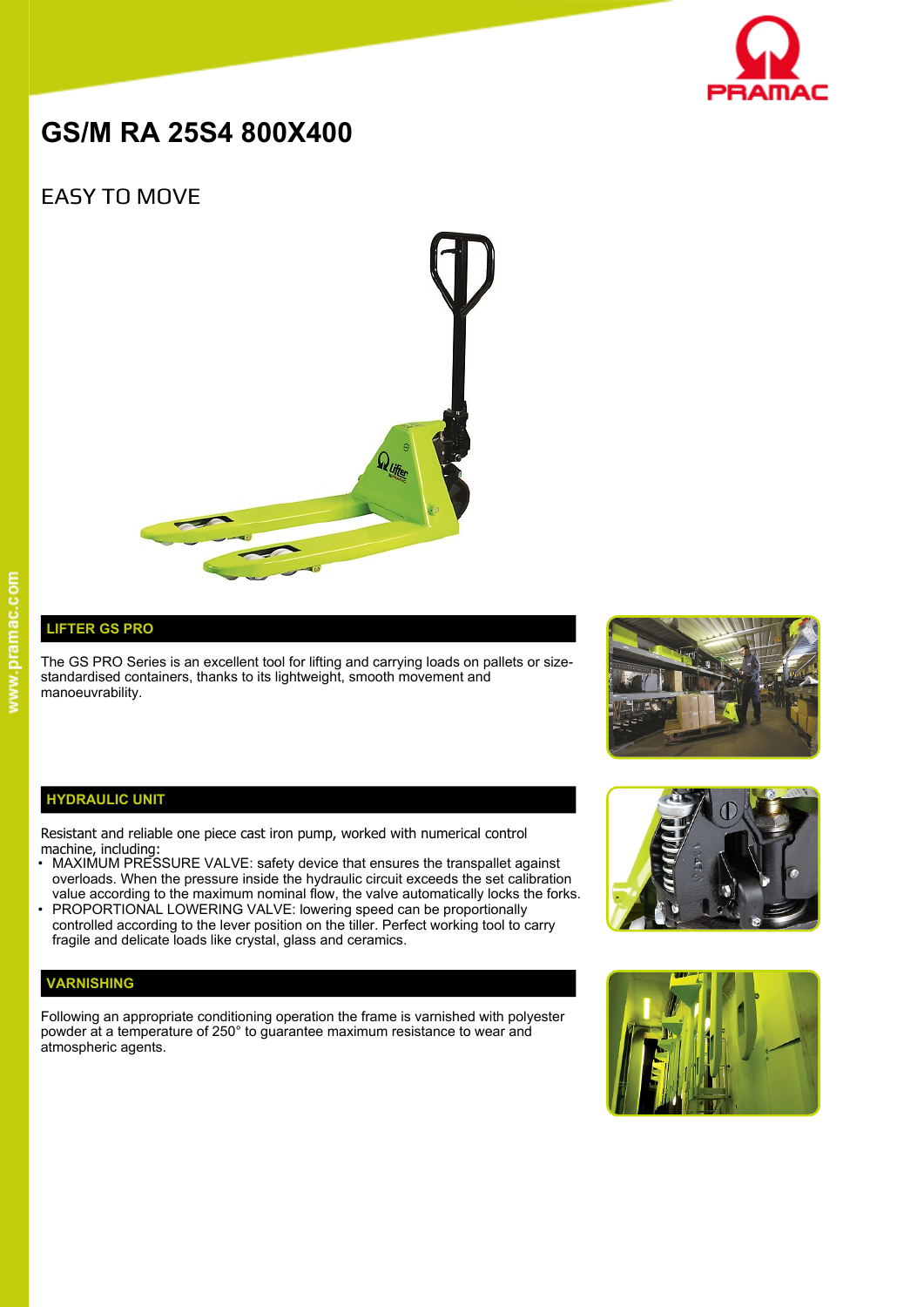|   |    | LIFTER     |
|---|----|------------|
|   |    | Manual     |
|   |    | Pedestrian |
| Q | Кg | 2500       |
| c | mm | 400        |
| x | mm | 582        |
| ν | mm | 842        |
|   |    |            |

| <b>Weights</b>               |    |      |
|------------------------------|----|------|
| 2.1 Service weight           | Κq | 54   |
| 2.2 Axle load, laden rear    | Kg | 1863 |
| 2.2 Axle load, laden front   | Kg | 691  |
| 2.3 Axle load, unladen rear  | Kg | 19   |
| 2.3 Axle load, unladen front | Κq | 35   |

|     |    | POLY.I./<br><b>NYLON</b> |
|-----|----|--------------------------|
|     |    | <b>NYLON</b>             |
|     | mm | 200                      |
|     | mm | 55                       |
|     | mm | 82                       |
|     | mm | 60                       |
|     | nr | 4                        |
|     |    | No                       |
| b10 | mm | 155                      |
| b11 | mm | 250                      |
|     |    |                          |

| <b>Dimensions</b>                          |                |    |      |
|--------------------------------------------|----------------|----|------|
| 4.4 Lift height                            | h3             | mm | 115  |
| 4.9 Height of tiller in drive position max | h14            | mm | 1160 |
| 4.15 Height, lowered                       | h13            | mm | 85   |
| 4.19 Overall lenght                        | 11             | mm | 1200 |
| 4.20 Lenght to face of forks               | 12             | mm | 400  |
| 4.21 Overall width                         | b1             | mm | 400  |
| 4.22 Fork dimensions - Thickness           | s              | mm | 55   |
| 4.22 Fork dimensions - Width               | e              | mm | 150  |
| 4.22 Fork dimensions - Lenght              |                | mm | 800  |
| 4.25 Distance between fork arms            | b5             | mm | 400  |
| 4.32 Ground clearance, centre of wheelbase | m <sub>2</sub> | mm | 30   |
| 4.34 Aisle width                           | Ast            | mm | 1435 |
| 4.35 Turning radius                        | Wa             | mm | 1017 |

| strokes | 13 |
|---------|----|
| strokes |    |
|         |    |